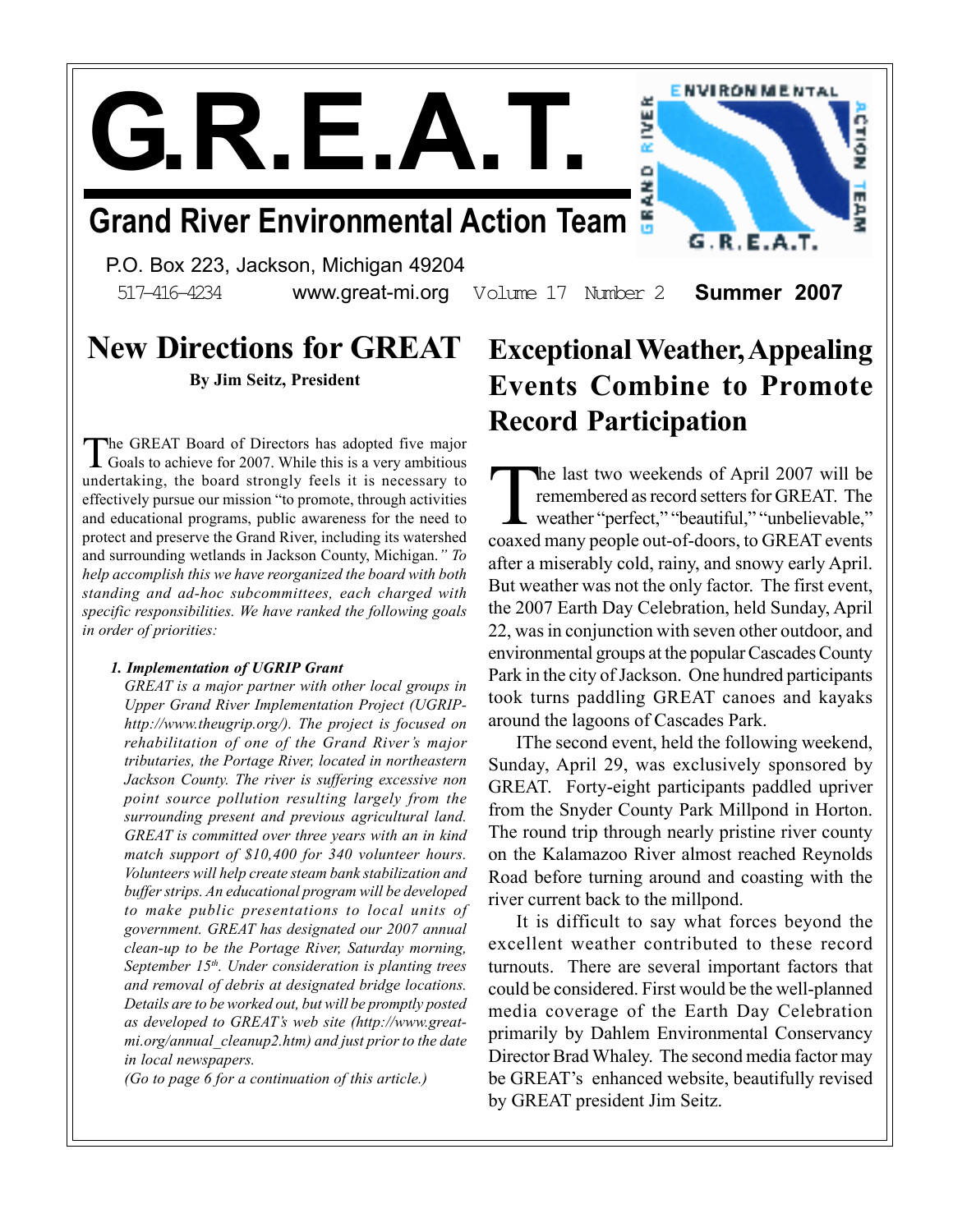

# Season's First GREAT Outing is a Family Affair

Many of the participants in GREAT's April<br>29, paddle outing were families. Twelve of<br>families. The Ferris family was represented by three any of the participants in GREAT's April 29, paddle outing were families. Twelve of the forty-six participants represented three children and two parents all in one canoe and one kayak, while the Bellew family consisting of two parents and a son and daughter each had their own kayak. Linda McMullen did all the paddling in a canoe with her two grandsons. An additional ten participants were husbands and wives, either getting along with each other in the same canoe, or paddling parallel with each other in kayaks.

Tressa Ferris said the trip was a stress reliever for her. "I was in such a grouchy mood when we began the outing, but during the trip, I laughed so much at my eleven year old daughter, Haley, getting into and out of jams along the way, that by the end of the trip I was back in a good mood...It was so much fun for the whole family."

The Bellew family had previous experience paddling on rivers, but Cynthia Bellew, said, "It was helpful to have guides from GREAT preview what we would see and experience on this trip." Cynthia also said that the beginning stretch of the outing was a challenge for her children, Brady and Madelyn, but she was pleased to see how well they both handled the obstacles. "We'll definitely be on more of GREAT's outings this summer.

Don Nelson, who recently joined GREAT with a family membership, was on this outing as a solo kayaker. He thought this paddle on the Kalamazoo was beautiful and very enjoyable, but due to it being a three hour round trip up and down the river, it might have been a bit long and technically challenging for his wife Renee. "I expect that Renee will join the group for a one-way down stream outing later this summer."

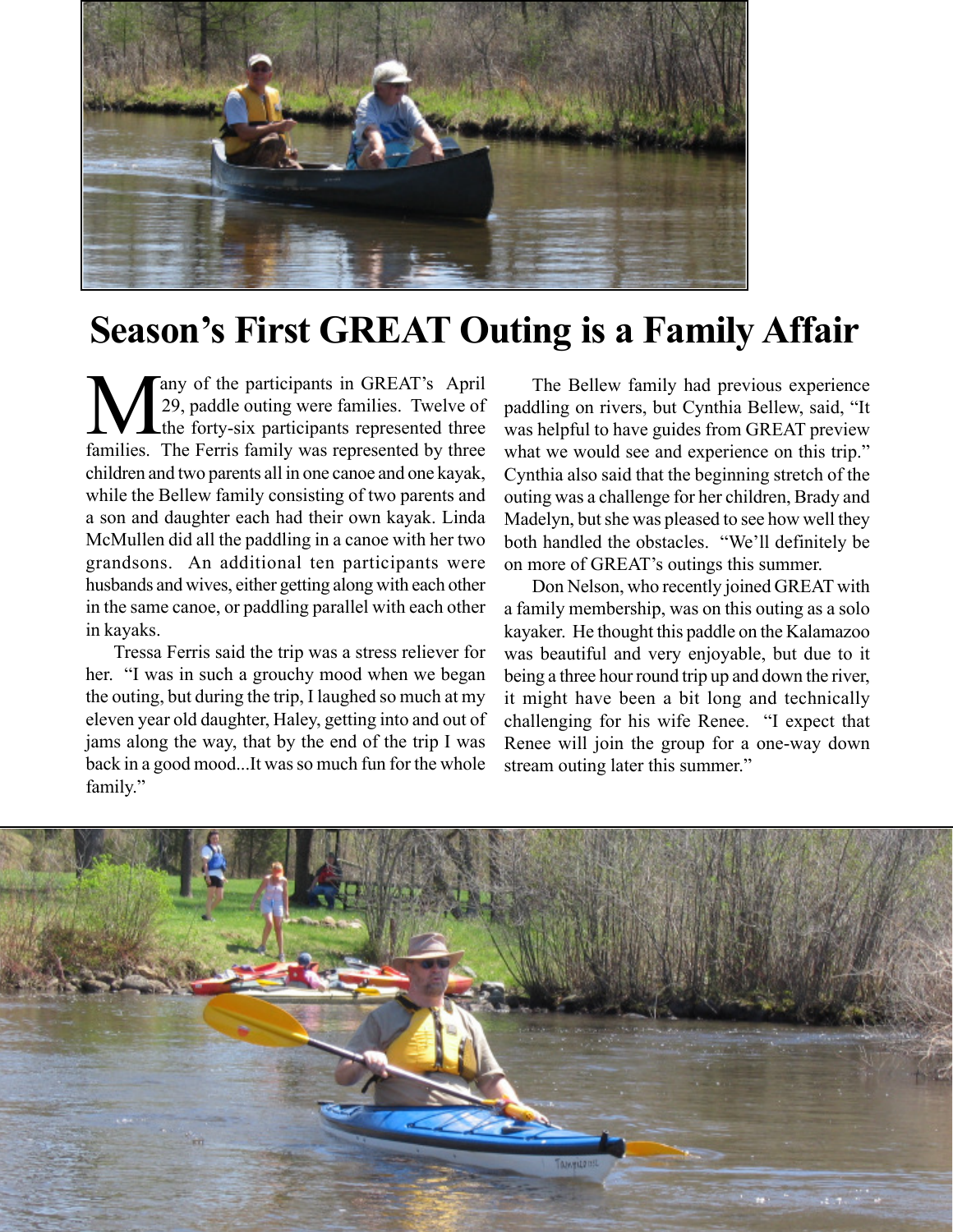### Two New GREAT Board Members Seated



### Rick Berry

Rick first came to the GREAT board's attention when he showed up at a regular monthly meeting to simply observe and show his sincere interest in our

activities and organization. Rick had a natural interest in "quiet water sports" and had explored the chain of lakes on the east side of Jackson County on his own. He subsequently joined GREAT on several summer paddle outings, and the 2oo6 clean-up of Lime Lake.

Rick traces his interest in paddle sports to youth camp at Camp Iroquois at Sand Lake and Camp Torenta near Caddilac, plus group canoe trips on the Manistee and Au Sable Rivers. When Rick's family moved to Jackson before his ninth grade school year he became familiar with the lakes and rivers in our area. While attending CMU, Rick continued his connection to water sports by serving as the Waterfront director at Camp Rotary north of Clare, MI.

One can clearly see the interpersonal skills Rick has cultured in his previous ten years of work experience at Florida's Disney World, Sea World, Busch Gardens, Kennedy Space Center and the Merritt Island Wildlife Refuge. He is observant of people's needs, conscious of varied levels of understanding, and yet meticulous in his own preparation for physical or intellectual responsibilities. It is a reassuring to all of Rick's colleagues on the GREAT board that when he says he will do something, it will be done.

### Jonathan Hoover

After a two-<br>Cyear hiatus fter a twofrom serving on the GREAT board, Jonathan Hoover will return to fill a one-year term. Jon spent his first two year term on the GREAT board



from 2003-2005. Jon and his wife Susan have had a long-time interest in the environment, supporting not only GREAT, but other environmental organizations such as The Wilderness Society, Sierra Club, Environmental Defense and the National Wildlife Federation. While he was a teacher at East Jackson High School, Jon served as advisor to the Environmental Club. One of their activities involved planting trees and shrubs to serve as wildlife habitat and feed.

Beginning in 1994, Jon constructed and maintained a backyard wildlife habitat which is registered with the National Wildlife Federation. This process involves establishing sources of food water and shelter for birds and other creatures. Trees and shrubs have been selected for their wildlife value, and a 6'x 12" pond with a waterfall was installed to serve as a watering hole.

Jon believes the work of GREAT is extremely important, and must be pursued, despite the fact that preserving the integrity of the local environment is such an uphill battle. More over Jon believes we should strive for the increasing involvement of our fellow citizens in the ongoing effort to monitor and improve water quality in the Grand River watershed. Jon's greatest concern is that succeeding generations may not follow in our footsteps. We need to involve more young people in our cause.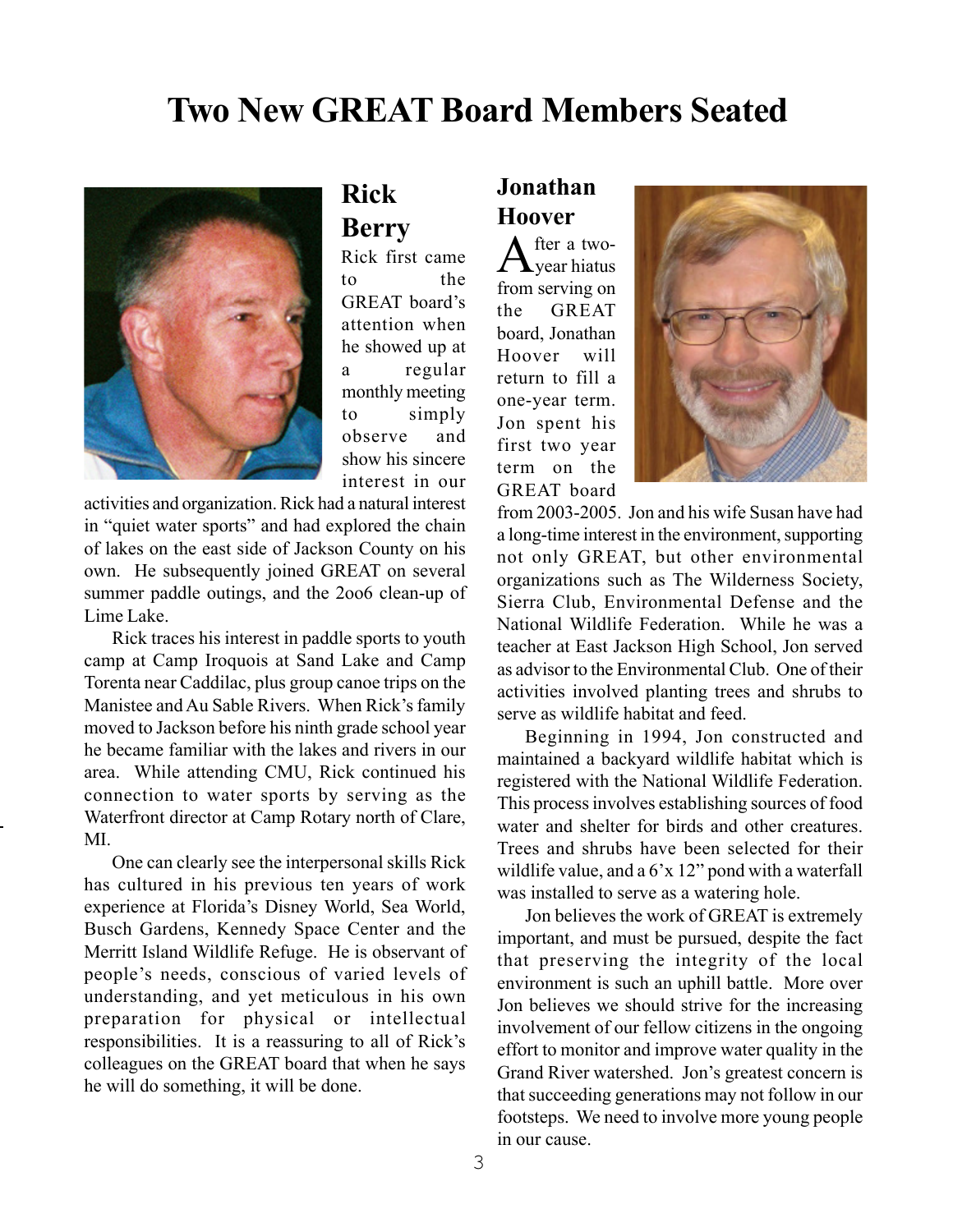### Run-off From My Lawn Couldn't Reach the River, Could It?

#### By Bryon Ennis

For most of the thirty years I have lived in my current home, I figured I was pretty well insulated from the Grand River. It is several miles away at its closest, and the nearest tributary is at least a mile away. As far i or most of the thirty years I have lived in my current home, I figured I was pretty well insulated from the Grand River. It is several miles away at its closest, and the nearest tributary is at ditches nearby. Then one day, while gathering information in the Drain Commissioner's office, I asked Commissioner Geoff Snyder about a culvert that crossed under King Road (in my neighborhood) and dropped into a little ditch on the north side of the pavement. Geoff casually answered, "That would be the Salzgaber Drain." I said, "You mean it actually has a name?" "Sure," Geoff said. "It used to drain fields that were part of the Salzgaber Farm out there by Spring Arbor."

Reference to the Drain Commissioner's large wall maps, showed that the Salzgaber Drain ran almost directly north for less than a mile, eventually leading to a natural waterway named Indian Brook. That meant storm water and whatever else was on my lawn and driveway and the street in front of my house could be augmenting the flow of Indian Brook. As I followed the course of Indian Brook on the wall map I saw that it wound its way northeast through Sandstone Township, adding a dozen unnamed tributaries to its volume along the way. Hmmm, I wondered. What lay along those tributaries? Eventually, Indian Brook merges with Sandstone Creek just south of Michigan Avenue, near Indian Brook Farms. So, my contribution of storm water and whatever else might be on my lawn and driveway now ran in Sandstone Creek. Sandstone Creek is actually never a little stream like Indian Creek The volume, even at its origin, Lime Lakes, is large owing to the considerable flow of natural springs in SPRING Arbor Township. Sandstone Creek meanders its way widely east and west while maintaining a general northerly trend toward Tompkins Center where at last it meets the Grand River.

So I had been ignorant of an important aspect of local hydrology. I was not so isolated from the Grand River after all. From the benign looking roadside ditch along King Road, to the Salzgaber Drain, to the Indian Brook, to Sandstone Creek, my lawn's runoff was ultimately headed to the Grand River. Even more intriguing than the adventurous story of the flow of water from my neighborhood to the Grand River is the fact that if I lived just one "country block" to the west, water from my yard would instead flow to the Kalamazoo River.